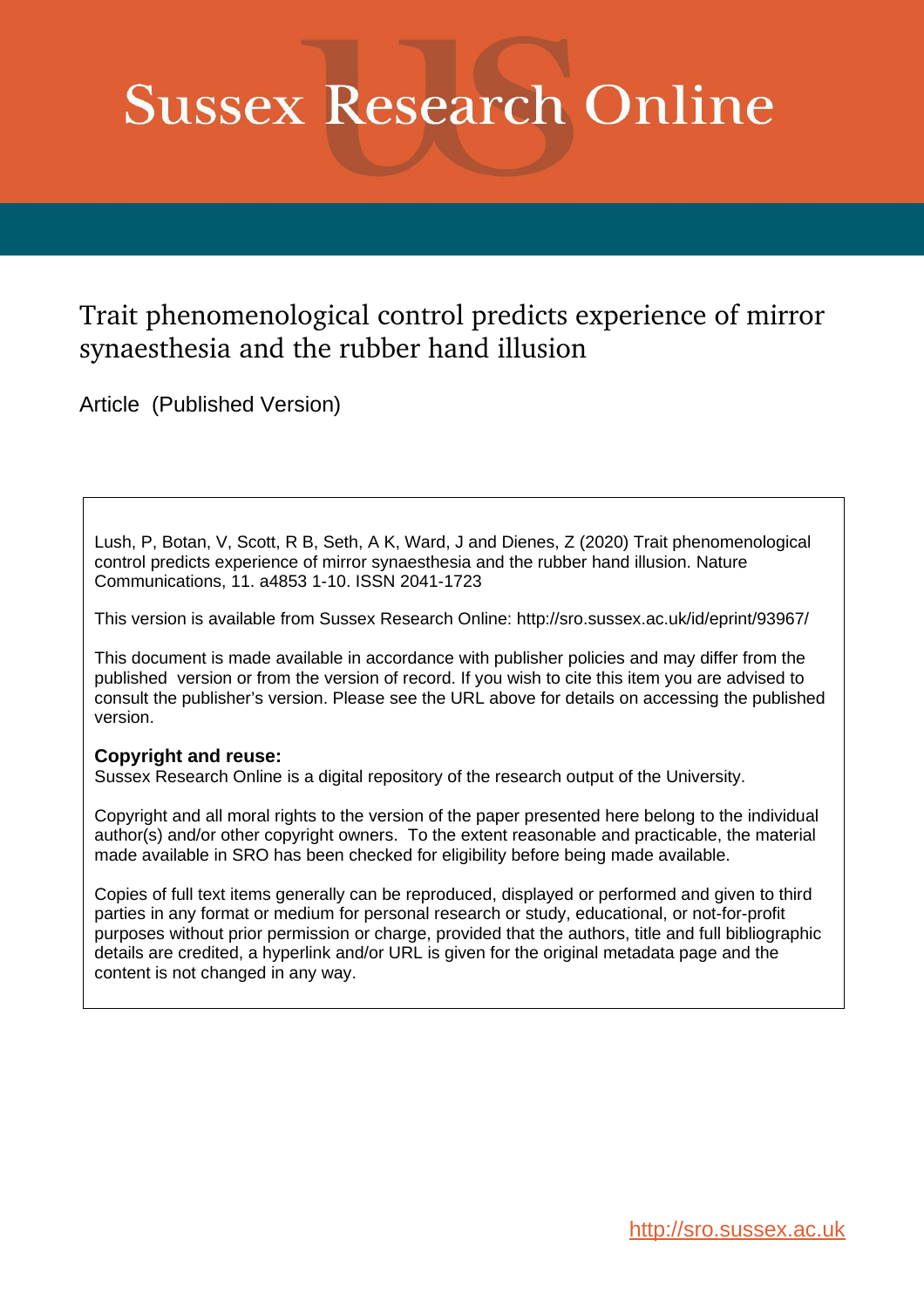

### ARTICLE

https://doi.org/10.1038/s41467-020-18591-6 **OPEN**



## Trait phenomenological control predicts experience of mirror synaesthesia and the rubber hand illusion

P. Lus[h](http://orcid.org/0000-0002-1421-6051)  $\bullet$  [1](http://orcid.org/0000-0002-1421-6051),2 $\text{M}$ , V. Botan<sup>1,3</sup>, R. B. Scott<sup>1,3</sup>, A. K. Seth  $\bullet$  1,2,4, J. Ward<sup>1,3</sup> & Z. Dienes<sup>1,3</sup>

In hypnotic responding, expectancies arising from imaginative suggestion drive striking experiential changes (e.g., hallucinations) — which are experienced as involuntary according to a normally distributed and stable trait ability (hypnotisability). Such experiences can be triggered by implicit suggestion and occur outside the hypnotic context. In large sample studies (of 156, 404 and 353 participants), we report substantial relationships between hypnotisability and experimental measures of experiential change in mirror-sensory synaesthesia and the rubber hand illusion comparable to relationships between hypnotisability and individual hypnosis scale items. The control of phenomenology to meet expectancies arising from perceived task requirements can account for experiential change in psychological experiments.

<sup>&</sup>lt;sup>1</sup> Sackler Centre for Consciousness Science, University of Sussex, Falmer BN1 9RH, UK.<sup>2</sup> Department of Informatics, Chichester Building, University of Sussex, Falmer BN1 9RH, UK. <sup>3</sup> School of Psychology, Pevensey Building, University of Sussex, Falmer BN1 9RH, UK. <sup>4</sup> Canadian Institute for Advanced Research (CIFAR) Program on Brain, Mind, and Consciousness, Toronto, ON M5G 1M1, Canada. ✉email: [p.lush@sussex.ac.uk](mailto:p.lush@sussex.ac.uk)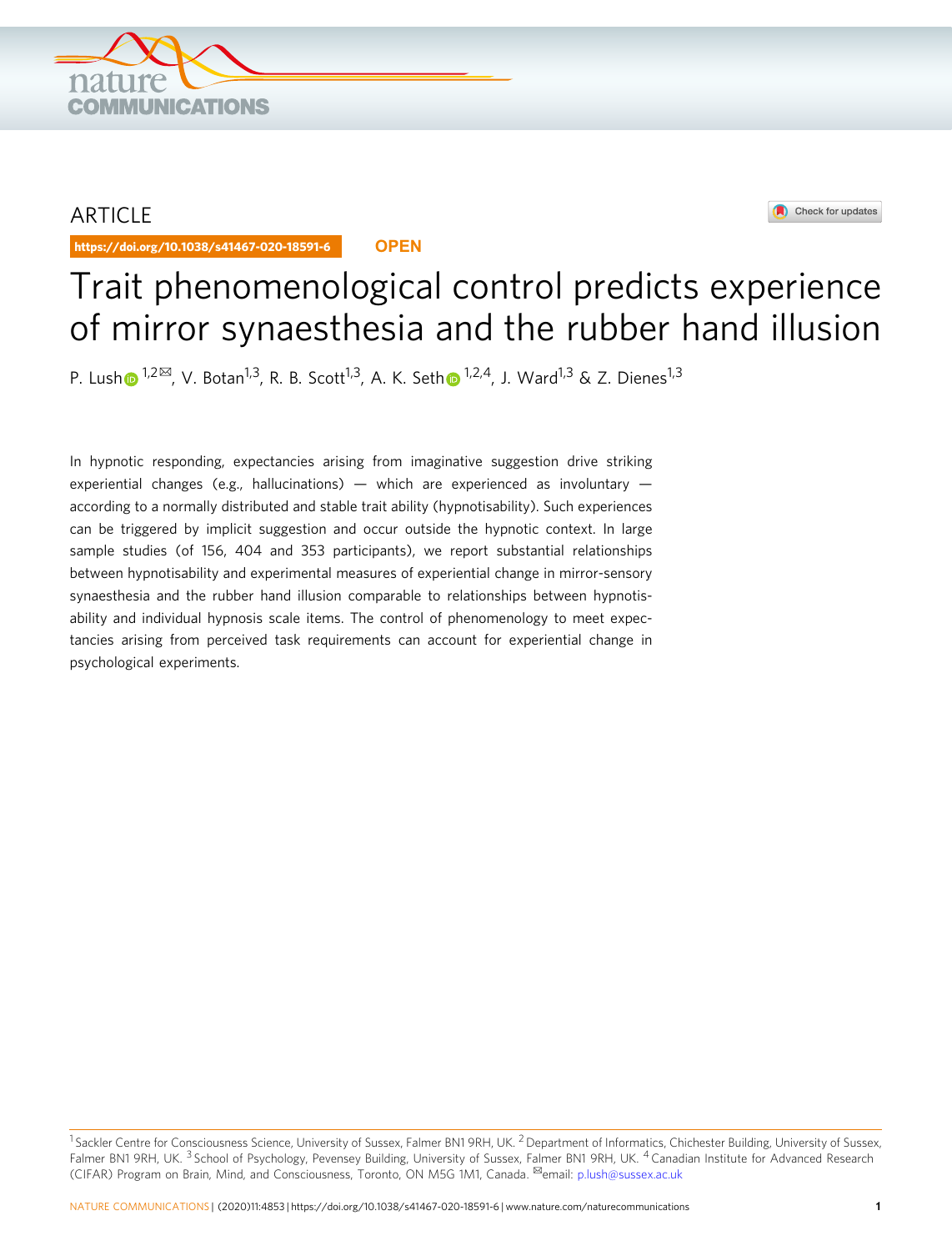ypnotisability scales measure individual differences in the ability to generate experience in response to imaginative suggestion within a situation designated as hypnotic. Such experiences include visual, auditory, or tactile hallucinations, pain, amnesia, and apparently involuntary motor actions. Response to hypnotic suggestion requires the ability to experience a wide variety of imagined events as real<sup>[1](#page-9-0)</sup> and to experience a sense of involuntariness over the response[2.](#page-9-0) Such responding therefore requires the top-down control of perception to meet expectancies arising from imaginative suggestions  $3,4$ .

Hypnotic responding is distinct from social compliance or social desirability, and is not attributable to mere compliance<sup>[5](#page-9-0),6</sup>. Hypnotisability is a normally distributed and stable trait<sup>7</sup>. It has long been known that response to imaginative suggestion does not require hypnosis<sup>[8](#page-9-0)</sup>. Indeed, hypnotic induction provides only a small boost in response (around 10%) compared to imaginative suggestion without induction<sup>[9](#page-9-0)</sup>, and this boost appears to be attributable to the word hypnosis<sup>[10](#page-9-0)</sup>. Hypnosis can therefore be considered a particular context in which people engage contextgeneral abilities to respond to imaginative suggestion (imaginative suggestibility) $11,12$  $11,12$  $11,12$ . In sum, response to imaginative suggestion involves the top-down voluntary control of action and experience (which is experienced as involuntary) according to a stable trait ability, and hypnosis procedures are not necessary for successful responding; hypnosis is just one context within which imaginative suggestion effects occur<sup>13</sup>.

There is agreement among hypnosis researchers that response to imaginative suggestion involves top-down control. For example, in The Oxford Handbook of Hypnosis<sup>14</sup>, all five chapters in the section on theoretical perspectives involve control as a key part of the theories described. So our position is not a minority one; it is just accepting the current predominance of evidence and approach in the field of imaginative and hypnotic suggestion (but see Kirsch<sup>[15](#page-9-0)</sup> for the counter proposal that response to imaginative suggestion is directly caused by expectancies). Because the term 'imaginative suggestibility' evokes unwarranted association with other forms of suggestibility, we here refer to context-general topdown effects on perception in response to imaginative suggestion as 'phenomenological control'. See Dienes et al.<sup>[16](#page-9-0)</sup> for detailed discussion of the concept of phenomenological control in response to imaginative suggestion.

Although hypnosis is not required for imaginative suggestion effects, with a few notable exceptions<sup>17</sup>, scales which measure response to imaginative suggestion have focused on the hypnotic context, in which suggestion is generally direct and explicit. However, phenomenological control is not restricted to response to direct suggestion. Indeed, hypnosis developed from Mesmerism, an 18th century suggestion effect in which subjects responded to implicit suggestion in a non-hypnotic context with, for example, apparently involuntary convulsions<sup>18</sup>. There is evidence that demand characteristics can drive experience in scientific experiments $19-23$  $19-23$  $19-23$ . Although this proposal is consistent with many theoretical accounts of hypnosis and has potentially wide-ranging implications<sup>16</sup>, it has not yet been directly investigated.

In short, perceived task requirements may drive real experience according to reliable trait differences in the ability to control phenomenology to meet expectancies (phenomenological control). As an initial test of predictions arising from this theory, we investigated mirror synaesthesia and the rubber hand illusion, candidate effects commonly used to study embodiment which, like hypnotic suggestion effects, involve striking and apparently involuntary experiential change. These studies are intended as test cases which, because of commonality with phenomenological control effects, have the greatest likelihood of providing evidence consistent with the theory.

In mirror-sensory synaesthesia, visual stimuli elicit reports of tactile sensations (mirror touch synaesthesia) $24,25$  or pain (vicarious pain perception or mirror pain) $^{26}$  $^{26}$  $^{26}$ . Around 2% of the population may be mirror touch synaesthetes $27$ . Grice-Jackson et al.<sup>[28](#page-9-0)</sup> identify two groups of mirror pain responders: sensory localisers (19%), who report a localised, sensory experience, and affective general responders (12%), who report a generalised and emotional vicarious pain experience. These effects have been attributed to the activity of a mirror neuron system<sup>[29](#page-9-0)</sup>, when simulation of observed action in somatosensory mirroring systems overcomes a threshold of tactile awareness $30$ . An alternative theory proposes that vicarious experiences of observed stimulation are creative forms of mental imagery which are 'subintentional' (e.g., fidgeting or tapping along to music) rather than intentional $31$ ; that is, they are not reflexive responses, but can occur without conscious awareness of an intention.

In the rubber hand illusion (RHI), the subject's hand is placed out of view and brushed at the same time as a visible fake hand, leading to subjective reports of experienced mis-location of the participant's hand and ownership over the rubber hand<sup>32</sup>. The RHI is typically measured in two ways, agreement or disagreement with illusion statements following brush stroke induction (subjective report) and changes in perceived hand position before and after induction (proprioceptive drift). The RHI is thought to reflect the role of multimodal integration in the conscious experience of ownership and location of one's body and supports an extensive literature on the sense of ownership. However, opinions differ as to whether the illusion requires top-down processes<sup>[33](#page-9-0)</sup> or whether multimodal integration alone is sufficient $34$ .

Typically, RHI researchers measure subjective reports following both synchronous stimulation and a control condition of asynchronous stimulation. Because asynchronous induction is not expected to generate changes in experience, asynchronous condition scores are interpreted as indicating suggestion or compliance. Similarly, statements reflecting experiences which experimenters do not expect (e.g., visual hallucination) are often employed to control for suggestion and compliance. However, because these statements consistently produce agreement in a substantial proportion of participants, some researchers regard them as valid illusion measures $35$ . These control methods are ineffective, as they overlook the role of expectancies in suggestion effects, and therefore existing claims that reports of RHI experience are not suggestion effects are invalid $36$ .

In sum, we find substantial relationships between trait hypnotisability and measures of mirror synaesthesia and the rubber hand illusion, supporting predictions of the theory that demand characteristics can drive experience and that these effects are driven by the control of phenomenology to meet task expectancies according to a stable trait ability.

#### Results

Study 1: mirror-sensory synaesthesia. We report correlational analyses of mirror-sensory synaesthesia measures (response to video stimuli, e.g., of touch or of apparently painful experience) and subjective SWASH hypnotisability. If measures of mirrorsensory synaesthesia reflect imaginative suggestion effects driven by phenomenological control, response should correlate with hypnotisability.

Mean subjective scale SWASH hypnotisability score (average response to ten items/5) for the sample given the vicarious pain questionnaire (VPQ;  $n = 404$ ) was 1.7 (SD = 0.8). On the VPQ itself, the mean total pain response  $(0-14)$  was 3.9  $(SD = 3.8)$  and mean pain intensity  $(0-10)$  was 1.0  $(SD = 1.3)$ . Mean subjective scale SWASH score for the mirror touch synaesthesia (MTS;  $n =$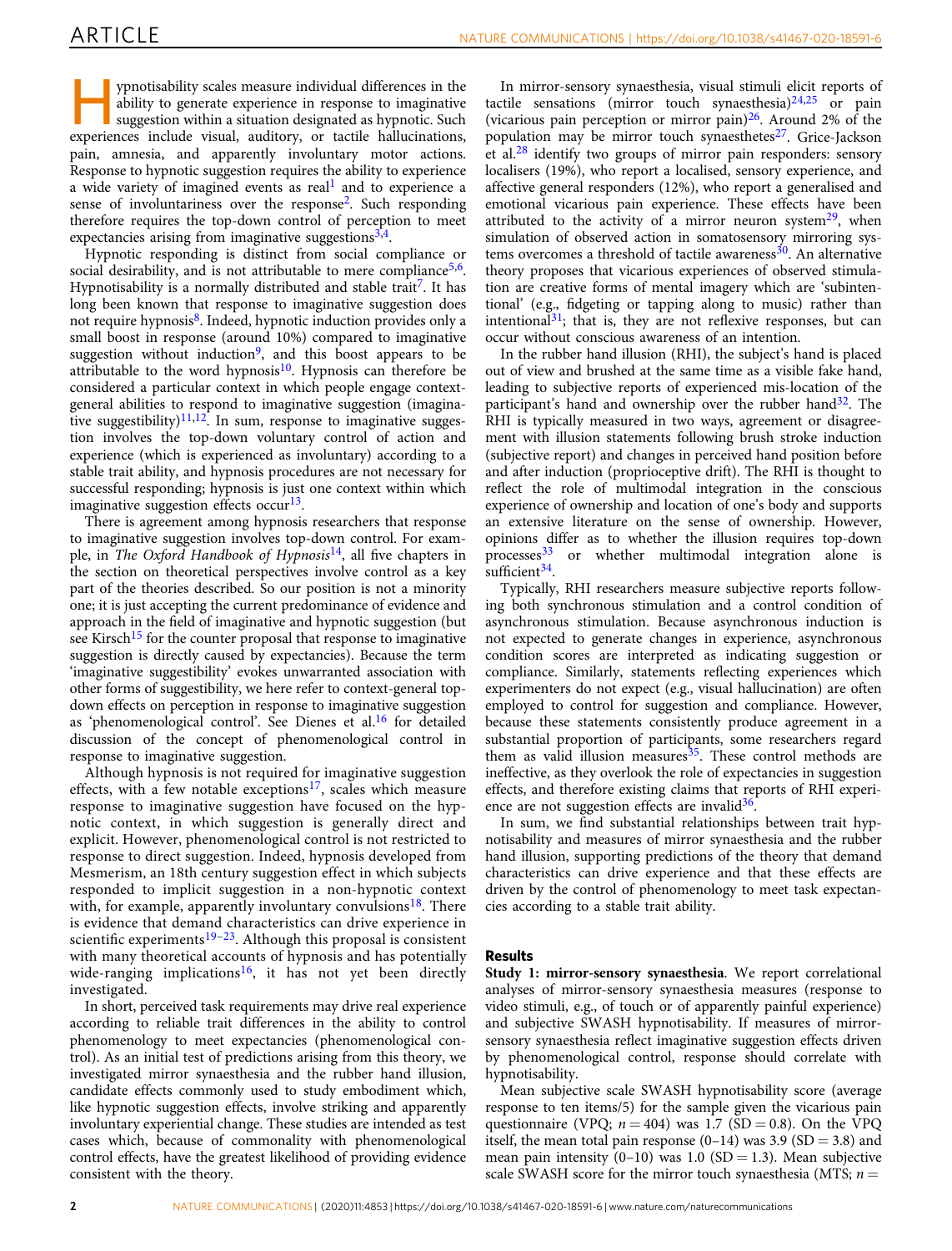

Fig. 1 Scatter plots showing linear regression of vicarious pain measures ( $n = 404$  participants) on hypnotisability. a Total pain responses on hypnotisability, Spearman's  $r_s = 0.26$ , 95% CI [0.17, 0.35]. **b** Pain intensity on hypnotisability, Spearman's  $r_s = 0.27$ , 95% CI [0.18, 0.36]. Error bars show 95% CI.The centre of credibility intervals is the predicted score. Note: SWASH is an abbreviation of Sussex-Waterloo Scale of Hypnotisability.



Fig. 2 Scatter plots showing linear regression of mirror touch measures on hypnotisability ( $n = 154$  participants). a Touch to human responses, Spearman's  $r_s = 0.19$ , 95% CI [0.04, 0.34]. **b** Touch to object responses, Spearman's  $r_s = 0.21$ , 95% CI [0.06, 0.36]. Error bars show 95% CI. The centre of credibility intervals is the predicted score. Note: SWASH is an abbreviation of Sussex-Waterloo Scale of Hypnotisability.

154) sample was 1.7 (SD = 0.8). In this sample, mean touch to human responses was 1.5  $(SD = 2.9)$  and touch to object responses was  $0.2$  (SD = 0.7).

Hypnotisability predicted VPQ total pain response (Fig. 1a), b  $= 1.25$  responses/unit SWASH (SE  $= 0.23$ ),  $t(402) = 5.55, p <$ 0.001, 95% CI [0.8, 1.7],  $R^2 = 0.071$ ,  $B_{H(0,1,1)} = 5.72 \times 10^5$ , RR =  $[0.047, 435]$  and the intensity  $(1-10)$  of vicarious pain (Fig. 1b), b  $= 0.46$ , intensity/unit SWASH (SE  $= 0.08$ ),  $t(402) = 6.00$ ,  $p <$ 0.001, 95% CI [0.31, 0.62],  $R^2 = 0.082$ ,  $B_{H(0,0.3)} = 2.60 \times 10^6$ , RR  $=[0.016, 163]$ . Regression analysis of mirror touch scores showed that hypnotisability predicted mean number of responses (out of 14) when observing touch to a human (Fig. 2a),  $b = 0.83$ responses/unit SWASH (SE = 0.27),  $t(152) = 3.07$ ,  $p = 0.003$ , 95% CI [0.30, 1.37],  $R^2 = 0.058$ ,  $B_{H(0,0.5)} = 11.98$ ,  $RR = [0.011]$ , 2.02] and number of responses (out of 6) for touch to an inanimate object (Fig. 2b),  $b = 0.18$ , responses/unit SWASH (SE  $= 0.07$ ),  $t(152) = 2.55$ ,  $p = 0.012$ , 95% CI [0.04, 0.32],  $R^2 = 0.041$ ,  $B_{\text{H}(0,0.07)} = 5.23$ , RR = [0.004, 0.12].

Study 2: The rubber hand illusion. Separate groups of participants completed a RHI procedure after being informed either that they should expect the illusion for synchronous induction ( $n =$ 

114) or that they should expect the illusion for asynchronous induction ( $n = 115$ ). A third control group was not given information about what to expect ( $n = 124$ ). We report analyses in two sections: pre-registered analyses (intended to test the effect of experimentally manipulated expectancies on RHI measures) and non-registered analyses. Non-registered correlational analyses were chosen to reflect the most commonly reported measures of the RHI and the simplest predictions of the theory that the RHI is at least partially driven by phenomenological control.

Mean subjective scale SWASH hypnotisability score (0–5) was 1.6  $(SD = 0.7)$  in the control group, 1.6  $(SD = 0.8)$  for synchronous instruction and 1.7 ( $SD = 0.7$ ) for asynchronous instruction.

Our pre-registered analyses included a test of whether changes in expectancies affected RHI measures. In order to test the effects of manipulating expectancies on RHI measures, we first had to check that we had successfully manipulated expectancies. Mean expectancies for synchronous induction were 0.9 ( $SD = 1.1$ ) for the synchronous instruction group,  $0.9$  (SD = 1.1) for the asynchronous induction group and  $0.7$  (SD = 1.1) for the control group. Mean expectancies for asynchronous induction were −0.1  $(SD = 1.2)$  for the synchronous instruction group, 0.2  $(SD = 1.3)$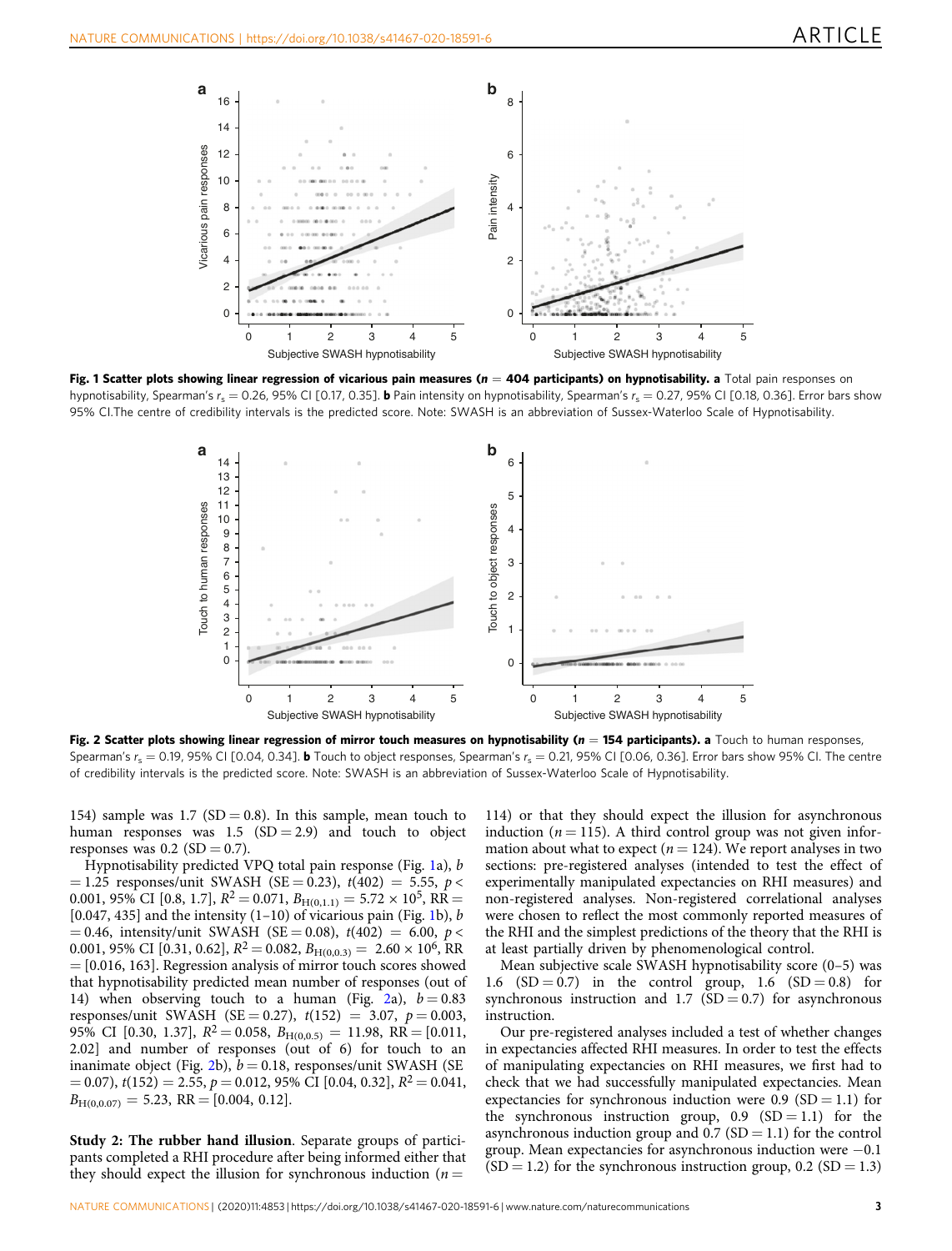for the asynchronous induction group and  $-0.6$  (SD = 1.2) for the control group. There was no sensitive evidence for whether or not the interaction of instruction (synchronous or asynchronous) and induction condition (synchronous or asynchronous) was greater than zero on expectancies,  $F(1,255) = 2.06$ ,  $p = 0.153$ ,  $\eta^2$ <sub>p</sub>  $= 0.009$ ,  $B_{H(0,1,2)} = 0.72$ . Therefore, our experimental manipulation of expectancy was not shown to be effective and preregistered analyses based on differences between the suggested synchronous and suggested asynchronous conditions could not be conducted.

We next tested the pre-registered key test that control group RHI response was lower for asynchronous induction than synchronous induction (a typical control in RHI studies). Subjective report was recorded on a 7 point scale from −3 to +3, with −3 indicating strong disagreement and +3 strong agreement with a given statement. Proprioceptive drift was given by the distance in cm between pre- and post-induction reports of hand location. For controls, proprioceptive drift was greater following synchronous induction ( $M = 0.93$  cm,  $SD = 2.64$ ) than asynchronous induction ( $M = 0.38$  cm, SD = 2.25),  $t(123) = 2.18$ ,  $p = 0.031, 95\% \text{ CI} [0.1, 1.1], d = 0.20, B_{H(0,1)} = 4.51, RR = [0.17,$ 1.68]. Subjective report (S1-3) was higher for synchronous induction ( $M = 0.9$ ,  $SD = 1.6$ ) than asynchronous induction (M  $= -0.7$ , SD  $= 1.7$ ),  $t(123) = 9.89$ ,  $p < 0.001$ , 95% CI [1.3, 1.9], d  $= 0.89, B_{H(0,1)} = 8.67 \times 10^{20}$ , RR  $= [0.02, 62]$ . Therefore, according to a typical control procedure, the RHI was successfully induced in the control group.

Finally, we conducted pre-registered tests of relationships between RHI difference scores (synchronous induction minus asynchronous induction) and hypnotisability. There was only anecdotal evidence for the difference in proprioceptive drift score between induction conditions being related to hypnotisability in the control group,  $b = 0.64$  cm drift/unit SWASH (SE = 0.36), t  $(122) = 1.80$ , p (one-tailed) = 0.037, 95% CI [−0.06, 1.34],  $R^2 =$ 0.026,  $B_{H(0,0.4)} = 2.91$ , RR = [0.4, 0.8]. There was no sensitive evidence for or against a relationship between hypnotisability and the difference in mean subjective rating (S1–S3) between induction conditions in the control condition,  $b = -0.002$ rating/unit SWASH (SE = 0.23),  $t(122) = 0.011$ ,  $p$  (one tailed)  $= 0.496, 95\% \text{ CI } [-0.46, 0.46], R^2 = 0.00, B_{H(0,0,3)} = 0.61, RR =$ [0, 0.75].

There was no evidence that the experimental manipulation caused expectancies to change in the predicted direction. Therefore, we were unable to manipulate participant expectancies as planned. We can only speculate as to why participants told to expect experience of the illusion for asynchronous induction did not believe the information they were given. Participants may already have had knowledge of the RHI, or there may be strong expectancies inherent in the task (e.g., synchrony of visual and tactile stimuli is common in experience of one's own hand). Additionally, our explanation of why participants should expect a greater effect when stimuli were asynchronous may have been unconvincing and simply not believed by participants. Consequently, we are unable to directly establish a causal role for phenomenological control in the RHI. However, we collected RHI and hypnotisability measures from 353 participants across groups and correlational evidence for substantial relationships between the RHI and hypnotisability in this unusually large sample would, considered alongside the correlational evidence reported here for mirror-sensory synesthesia, carry important implications for interpretations of the RHI. Furthermore, we have a measure of expectancies in the RHI illusion. Evidence that expectancies predict RHI measures would provide evidence which could not be easily explained by multimodal integration theories but which would be consistent with the theory that top-down processes are required, and that phenomenological control drives RHI

measures. As there was no evidence the expectancy manipulation worked, we henceforth analyse data collapsing across the manipulation (see Supplementary Table 1 for analyses of each condition which were entered into Bayesian meta-analysis to calculate statistics for collapsed conditions).

In our pre-registered analysis, we found no evidence for or against a relationship between an RHI agreement score difference measure (synchronous minus asynchronous induction). However, difference measures are rarely used in RHI research. Rather, asynchronous condition measures are typically used only in a prior check that suggestion and compliance effects have been controlled. That is, statistical evidence that synchronous condition measures are greater than asynchronous induction measures is used to justify the interpretation of synchronous induction measures as reflecting illusion response. We reviewed the twenty most highly cited RHI papers. 100% of subjective report measures and 65% of proprioceptive drift measures were reported in this way rather than using a measure of the difference between conditions as the measure of interest (see Supplementary Discussion for details). Therefore, our pre-registered measures were not well motivated by the literature. We therefore conduct simple correlational analyses of the measures most commonly reported in RHI research. That is, measures following synchronous induction (following a control test that asynchronous induction measures are lower than synchronous condition measures, as reported in our pre-registered analysis). While not pre-registered, these analyses are constrained by closely adhering to the most common procedures in RHI research and are necessary to support direct comparison with, and therefore inform interpretation of, the bulk of existing RHI literature.

Evidence that hypnotisability scores predict the most common RHI measures would be consistent with the theory that the RHI, as commonly reported, is at least partially driven by phenomenological control. Hypnotisability predicted synchronous induction subjective report of ownership and location (S1–S3; Fig. [3](#page-5-0)a),  $b = 0.57$  rating/unit SWASH (SE = 0.10),  $t(347) = 5.86$ ,  $p < 0.001$ , 95% CI [0.37, 0.77],  $R^2 = 0.09$ ,  $B_{H(0,1.4)} = 1.49 \times 10^6$ , RR = [0.02, 201.70] of visual hallucinations (S4; Fig. [3b](#page-5-0)),  $b = 0.83$  rating/unit SWASH (SE = 0.13),  $t(347) = 6.56$ ,  $p < 0.001$ , 95% CI [0.57, 1.09],  $R^2 = 0.11$ ,  $B_{H(0,1.4)} = 1.10 \times 10^8$ , RR = [0.023, 302.3] and of proprioceptive drift (Fig. [3c](#page-5-0))  $b = 0.58$  cm drift/unit SWASH  $(SE = 0.21)$ ,  $t(347) = 2.65$ ,  $p = 0.008$ , 95% CI [0.17, 0.98],  $R^2 =$ 0.02,  $B_{H(0,0.3)} = 14.66$ , RR = [0.10, 6.30].

Asynchronous induction measures are generally assumed to represent suggestion effects in RHI studies. If asynchronous measures are predicted by hypnotisability, this assumption would be supported. Hypnotisability also predicted asynchronous induction subjective report of ownership and location (S1–S3),  $b = 0.70$  rating/unit SWASH (SE = 0.11),  $t(347) = 5.86, p < 0.001$ , 95% CI [0.48, 0.91],  $R^2 = 0.09$ ,  $B_{H(0,1.4)} = 4.30 \times 10^7$ , RR = [0.03, 251.89] and visual hallucinations,  $b = 0.87$  rating/unit SWASH  $(SE = 0.12)$ ,  $t(347) = 6.87$ ,  $p < 0.001$ , 95% CI [0.63, 1.11],  $R^2 =$ 0.12,  $B_{H(0,1.4)} = 1.83 \times 10^{10}$ , RR = [0.03, 321.81]. However, there was no evidence for or against a relationship between asynchronous induction proprioceptive drift and hypnotisability (Fig. [3c](#page-5-0))  $b = 0.02$  cm drift/unit SWASH (SE = 0.25),  $t(347)$  = 1.03,  $p = 0.306$ , 95% CI [−0.48, 0.52],  $R^2 = 0.003$ ,  $B_{H(0,0.3)} = 0.67$ ,  $RR = [0, 0.80].$ 

Imaginative suggestion effects are driven by expectancies. Evidence that participant expectancies predict synchronous induction RHI measures would be consistent with the theory that the RHI as most commonly reported is attributable to phenomenological control. Expectancy rating  $(-3 \text{ to } +3)$  for illusion experience in synchronous induction predicted subjective report for the synchronous induction (Fig. [3d](#page-5-0)),  $b = 0.33$  rating/ unit expectancy (SE = 0.07),  $t(347) = 4.71$ ,  $p < 0.001$ , 95% CI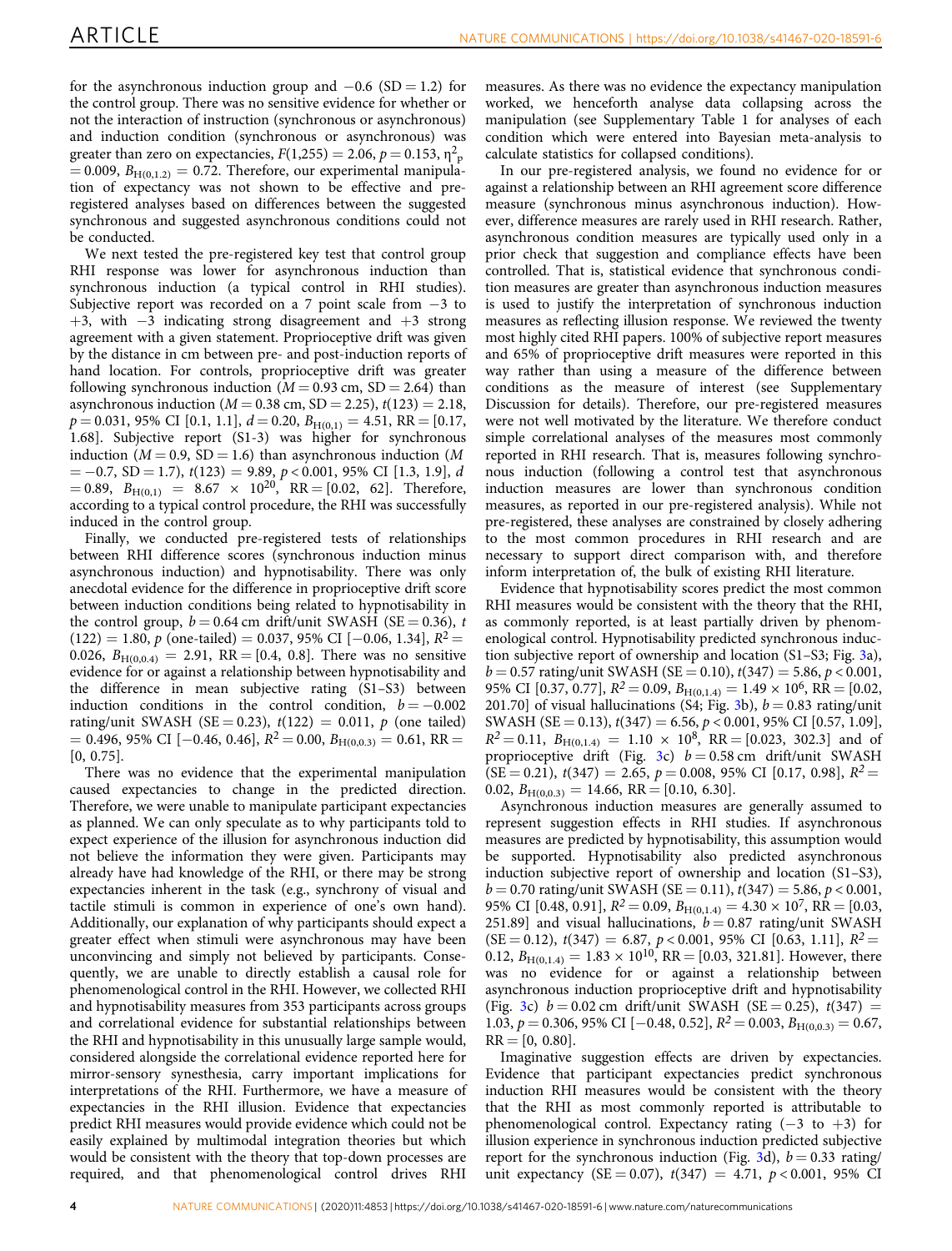<span id="page-5-0"></span>

Fig. 3 Scatter plots showing linear regression ( $n = 353$  participants) of synchronous condition rubber hand illusion measures on hypnotisability and expectancies. a Mean subjective report for location and ownership (S1-S3) on hypnotisability,  $r_s = 0.26$ , 95% CI [0.16, 0.37]. b Proprioceptive drift on hypnotisability,  $r_s = 0.11$ , 95% CI [0.003, 0.22], (c) subjective report for visual hallucination (S4) on hypnotisability,  $r_s = 0.31$ , 95% CI [0.21, 0.43], and (d) synchronous condition mean subjective report for location and ownership (S1-S3) on synchronous condition expectancy.  $r_s = 0.23$ , 95% CI [0.13, 0.34]. Error bars show 95% CI. The centre of credibility intervals is the predicted score. Note: SWASH is an abbreviation of Sussex-Waterloo Scale of Hypnotisability.

 $[0.20, 0.47], R^2 = 0.06, B_{H(0,0.4)} = 1.66 \times 10^4, RR = [0.017, 107.9].$ There was no evidence for or against an effect of expectancy for the synchronous induction on synchronous induction proprioceptive drift,  $b = 0.09$  rating/unit expectancy (SE = 0.14),  $t(347)$  $= 0.60, p = 0.551, 95\% \text{ CI} = [-0.19, 0.37], R^2 = 0.001, B_{H(0,0.65)}$  $= 0.38$ , RR  $= [0, 0.8]$ .

#### **Discussion**

We report evidence consistent with the theory that key measures in the field of embodiment are, at least partially, driven by phenomenological control. Measures of mirror-sensory synaesthesia and the rubber hand illusion were predicted by the ability to control phenomenology in a hypnotic context. The correlations were similar to those between individual hypnosis scale items and hypnotisability scales<sup>37</sup>. Therefore, while the evidence presented here is correlational, a simple explanation is that hypnotic responding and measures of these embodiment phenomena both reflect trait differences in the ability to control phenomenology according to expectancies. These embodiment effects may or may not be entirely attributable to demand characteristics and phenomenological control. Existing approaches to control for suggestion effects in these measures are not effective, and interpretation of RHI and mirror-sensory synaesthesia measures requires consideration of trait differences in the ability to control experience to meet expectancies. In sum, because phenomenological control abilities are engaged within a range of contexts and in response to indirect or implicit suggestion, measures of experiential change in psychological studies may reflect top-down control of perception instead of, or in addition to other posited mechanisms.

Hypnotisability scores substantially predicted measures of mirror touch and pain. Further work will be required to identify the relative influence of expectancies, phenomenological control abilities and other mechanisms in mirror-sensory synaesthesia. For example, is mirror touch a less common experience than mirror pain because fewer people expect to experience it, because it is easier to generate experience of pain than of touch, or because of other mechanisms not related to phenomenological control? Mirror touch and pain experience also occurs outside the laboratory. Phenomenological control is sensitive to plans and goals<sup>38,39</sup>, and it is a long-standing adage amongst hypnosis researchers that all hypnosis can be seen as self-hypnosis (e.g. Kilhstrom<sup>[40](#page-9-0)</sup>, pp 217-218). Therefore, people may implement phenomenological control in everyday life when it suits their plans and goals; namely when they have an interest in having a certain subjective experience; for example, in the case of vicarious pain the goal of being an empathic person. Notably, experiences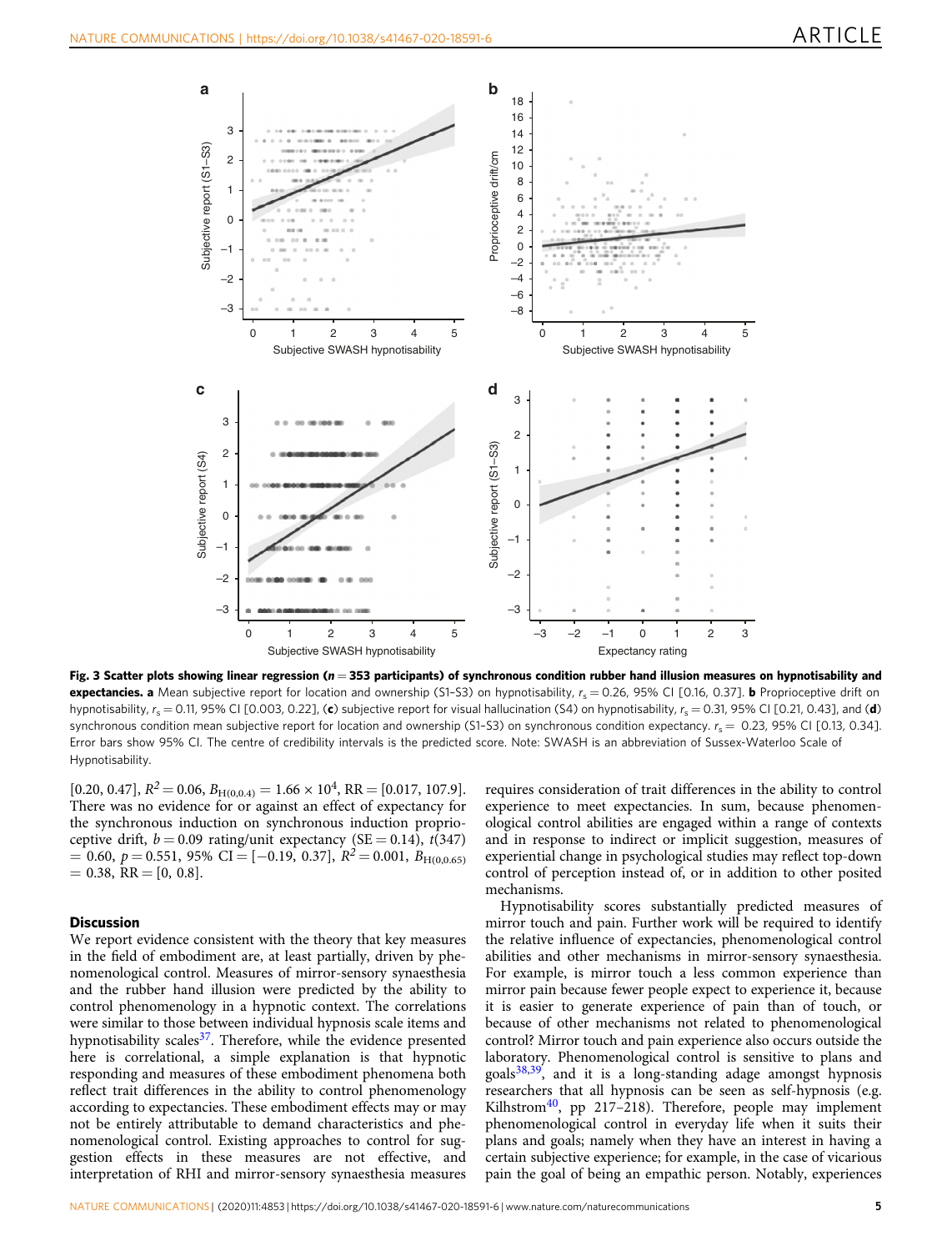of touch and pain are common hypnotic suggestion effects: pain modulation is perhaps the most studied of all imaginative sug-gestion effects<sup>[41](#page-9-0)</sup> and felt touch is a component of the most influential hypnotisability measurement scales (and their derivatives), in the form of a suggestion that an insect has landed upon the subject's hand<sup>42,43</sup>.

Subjective report of ownership, location and visual hallucination following both synchronous and asynchronous induction were substantially predicted by hypnotisability. Consistent with evidence that RHI control measures are confounded by demand characteristics, Lush<sup>[36](#page-9-0)</sup> found that the expectancies of naive participants only described and not given the RHI procedure matched the classic pattern of illusion experience (that is, illusion experience following synchronous but not asynchronous induction). That is, differences in report between illusion and control conditions may simply be attributable to differing expectancies and response difficulties of suggestion effects, and future RHI studies must ensure that expectancies and difficulty are closely matched across all control and illusion conditions to support claims that suggestion effects have been controlled. Existing evi-dence that expectation is sufficient to generate the RHI<sup>[44,45](#page-9-0)</sup> (contrast Guterstam) $56$  is parsimoniously explained if the RHI is an implicit imaginative suggestion effect.

Proprioceptive drift was predicted by hypnotisability for synchronous induction. Relationships between hypnotisability and synchronous induction measures were considerable for both subjective report and drift; for each 1 point increase in SWASH score (out of a maximum of 5) subjective report (S1–S3) increased by approximately half a point (7 point scale) and proprioceptive drift increased by approximately 0.5 cm. Two studies have explicitly related operational definitions of imaginative suggestion to the rubber hand illusion. Walsh et al.<sup>46</sup> reported a positive correlation between hypnotisability and proprioceptive drift. While noting that synchronous stimulation presented a strong implicit suggestion, they argued against a role for suggestion in drift on the basis of a non-significant correlation between subjective report and hypnotisability (though the direction of the reported effect is consistent with a relationship). Conversely, Marotta et al.<sup>47</sup> report a correlation between sensory suggestibility (a measure which has been shown to be related to hypnotisability<sup>[48](#page-10-0),[49](#page-10-0)</sup>; contrast Tasso & Perez<sup>[50](#page-10-0)</sup>) and the RHI. Here a non-significant correlation was used to argue that proprioceptive drift is not related to suggestion. Non-significant results do not constitute evidence for the null hypothesis $51$  and these studies do not, therefore, provide evidence against relationships between RHI measures and hypnotisability.

These results are consistent with a cognitive account of the RHI, in which reports of illusory experience reflect acts of imagination $52$  and with arguments that trait differences in the ability to respond to the rubber hand illusion are not attributable to multimodal sensory integration alone, but that top-down pro-cesses are required<sup>[35](#page-9-0)</sup>. Walsh et al.<sup>46</sup> report a correlation of  $0.55$ between a drift difference measure and subjective hypnotisability. Consistent with evidence that proprioceptive drift is at least partly driven by top-down processes<sup>[33](#page-9-0),[53](#page-10-0)</sup>, Bayesian combination of our data and this prior result provides evidence that even when measured in this way, proprioceptive drift is related to hypnotisability ( $r = 0.22$  (SE = 0.08). 95% CI [0.05, 0.38]  $B_{H(0,0.3)} =$ 13.86).

Previous findings can be reconstrued in terms of phenomenological control in the rubber hand illusion. For example, effects can occur in unimodal stimulation<sup>[54](#page-10-0)–[56](#page-10-0)</sup>; for mere expectations of touch; $44$  or without a fake hand (e.g., the illusion can occur for drawings of hands<sup>[57](#page-10-0)</sup>, or empty space<sup>58</sup>). As in response to imaginative suggestions presented during hypnotisability screening, there are large individual differences in response to the illusion:

while some participants report powerful changes in experience, around 25% are apparently unable to experience the illusion at  $all^{59,60}$ . Like response to imaginative suggestion, individual differences in response to the RHI reflect an underlying trait<sup>35</sup>. Here, we propose that this trait is the same as that measured by hypnotisability scales.

There is existing evidence that responses to mirror-sensory synaesthesia and response to the RHI are related. Mirror touch synaesthetes experience the rubber hand illusion $61$  and the closely related enfacement illusion $62$  in the absence of synchronous tactile signals. Similarly, mirror pain responders also report experiences of ownership over rubber hands following both synchronous and asynchronous stimulation $63$  and show stronger effects in the rubber hand illusion than non-responders $64$ . A simple explanation is that these effects each reflect underlying trait differences in the ability to control phenomenology to meet expectancies, as measured by hypnotisability scales.

If phenomenological control produced effects in embodiment experiments, the resulting reports of experiences would be genuine. There is plentiful evidence that response to imaginative suggestion within a hypnotic context involves genuine changes in experience, and this is not considered an open question by hypnosis researchers<sup>65</sup>. For example, the behaviour of high hypnotisables and lows attempting to simulate their behaviour is distinct $5,66$  $5,66$  $5,66$ , and hypnotic suggestion can result in apparently painless surgery<sup>[67](#page-10-0)</sup>. However, response to imaginative suggestion is an interpretative and creative activity and subjective report measures may reflect a wide variety of experiences. For example, participants give varied responses to multiple choice questions about mirror-sensory synaesthesia $30$ , and the statement used to measure experiences of ownership over the rubber hand is open to a wide range of interpretations $68$ . If reports reflect phenomenological control, the only constraint on experience is that it meets individual, interpretative expectancies, and quantitative measures of mirror-sensory synaesthesia and the rubber hand illusion are likely to conceal great variety in experience. To the degree to which measures of embodiment effects are driven by phenomenological control, they cannot provide a solid foundation for theories about embodiment (e.g., mirror neurons or the sense of ownership).

The evidence presented here is based on self-report measures, but there are established indirect measures of these effects. For example, the RHI has been reported to incur physiological effects such as changes skin conductance response<sup>[69](#page-10-0)</sup> or histamine reac-tivity<sup>[70](#page-10-0)</sup>. These measures are also likely to reflect phenomenological control; hypnotic suggestion can induce changes in skin conductance response<sup>[71](#page-10-0)</sup> and histamine reactivity<sup>72</sup>. Brain imaging shows activity in areas considered to be important for body ownership experiences in the rubber hand illusion<sup>[73](#page-10-0)</sup> and in mirror-sensory synaesthesia<sup>30</sup>. However, because imaginative suggestion also produces such changes (e.g., visual cortex activity for visual hallucinations<sup>[74](#page-10-0)</sup> suggested pain shows similar patterns of activation to physically induced  $\text{pain}^{64}$ ), brain imaging data are also not evidence against suggestion effects.

While the effects reported here are related to embodiment and involve tactile hallucinations, there is no reason to expect that such relationships will be limited to such cases. An RHI control statement about changes in visual features of the hand (S4) was here predicted by hypnotisability and may be an example of demand characteristic driven subjective report compatible with a visual hallucination. Furthermore, the hypnotisability scale with which reports of mirror touch and pain correlate here contains ten suggestions, and only one of these (a suggestion that a mosquito can be felt on the participant's hand) involves tactile experience. Imaginative suggestion effects are not limited to somatosensory experience, and potentially any experience which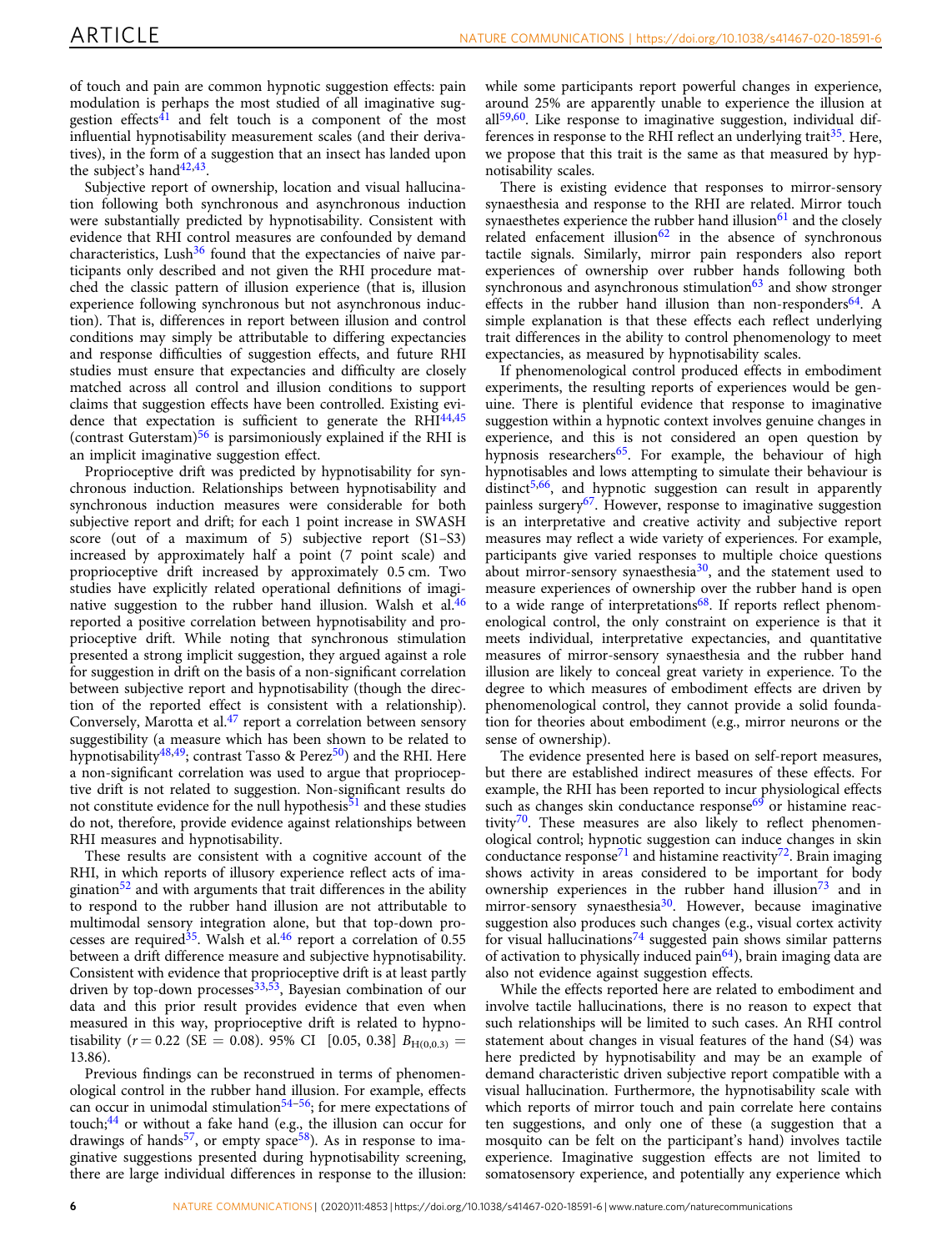can be generated in response to imaginative suggestion in a hypnotic context could be generated to meet expectancies arising from demand characteristics (for a review of hypnotic suggestion effects, see Woody and Barnier<sup>75</sup>; for a review of top-down effects in imaginative recent suggestion, see Terhune et al.<sup>4</sup>).

While we report correlational evidence that trait hypnotisability (phenomenological control in the hypnotic context) predicts embodiment measures, we do not directly provide evidence for anything beyond these relationships. However, our inferences draw upon a vast literature investigating trait hypnotisability and response to imaginative suggestion and the proposal that these correlations indicate that response to the rubber hand illusion and mirror-sensory synaesthesia at least partially is a parsimonious theory (simple because it posits one mechanism to explain a wide range of phenomena) which cannot currently be ruled out. Experiments which measure behaviour linked to relatively highlevel cognitive processes may be susceptible to the generation of experience in response to demand characteristics; for example, experimental paradigms in embodiment research closely related to the rubber hand illusion (e.g., the full body illusion). Similarly, given the classical suggestion effect of the experience of involuntariness, we should expect to find a relationship between reports of changes in the sense of agency<sup>[76](#page-10-0)</sup> and phenomenological control. Indeed, mirror-touch synaesthetes are particularly vulnerable to manipulations of the experience of agency<sup>77</sup>. However, it cannot be ruled out that there may even be some phenomenological control effects in apparently low level tasks, if those tasks are not as free of top-down influence (for example, if demand characteristics have not been well controlled) as has been assumed $78,79$ . These intriguing empirical questions remain open.

The concept of demand characteristics (unconscious changes in behaviour to meet implied experimental aims) as developed by Orne<sup>[80](#page-10-0)</sup> is often used to refer to behavioural compliance effects specifically. However, Orne considered demand characteristics not to be limited to shifts in behaviour but to potentially include genuine changes in phenomenology in a substantial subset of the population. That experimental demand characteristics can act as implicit imaginative suggestions to generate changes in phenomenology has been overlooked. This study motivates a systematic exploration of the influence of phenomenological control across a wide range of experimental contexts in which subjective phenomenological reports are prominent.

The contextually driven control of phenomenology in accordance with expectations has been a topic of psychological study since the birth of the discipline. Unfortunately, this has been primarily restricted to the hypnotic context, with the result that this fundamental aspect of human psychology has not been seen as relevant to other areas of psychology. We argue that it is now necessary to look beyond the hypnotic context to explore phenomenological control in wider contexts, both to avoid accidentally engaging this ability when measuring other target phenomena and as an empirical target in its own right.

#### Methods

Participants. For study 1, we combined databases of participants screened for vicarious pain on the Vicarious Pain Questionnaire or VPQ ( $n = 1056$ , age 18–60 years,  $M = 20.42$ , SD = 4.16, 759 females, 297 males; reported in Botan et al.<sup>81</sup>; Grice-Jackson et al.<sup>28</sup>) and for mirror touch synaesthesia or MTS ( $n = 283$ , age = 18–52 years,  $M = 21.3$  years SD = 4.5, 237 females, 46 males; reported in Ward et al. $82)$  with a database of participants screened for hypnotisability using the SWASH at Sussex University. For vicarious pain, 404 participant's scores were matched and for mirror touch synaesthesia, 154 were matched.

For study 2, an opportunity sample of 385 participants took part in a hypnosis screening procedure during an undergraduate Psychology laboratory practical session. 32 participants either declined to take part in a second rubber hand illusion session or were unable to upload hypnosis data due to a server error. Therefore, we recorded data for 353 participants across both procedures. Participants were assigned to one of three conditions according to which of three instructions would be delivered by headphones. 114 participants (85 female, 29 male; mean age  $= 19.0$ ,  $SD = 1.6$ ) were informed that the effect would be strongest in synchronous stroking (synchrony instruction condition, though note this was not worded as a hypnotic suggestion but as information), 115 (92 female, 21 Male; mean age = 19.0,  $\overrightarrow{SD} = 1.4$ ) were informed that the effect would be strongest in asynchronous stroking (asynchrony instruction condition) and 115 received no instructions (control condition). Nine participants who received no instructions (either because they removed their headphones before delivery or due to computer error) were added to the control group, so there were  $124$  (99 female, 25 male, mean age =  $18.9, SD = 1.1$ ) participants analysed for the control group. These participants were retained because we stated in our pre-registration document (available from [https://osf.io/xf6u4/\)](https://osf.io/xf6u4/) that we would use all available data. However, no statistical inferences differ between the control group with or without the additional participants. Participants were screened for hypnotisability on the computer SWASH<sup>[83](#page-10-0)</sup>. Approval was received from the University of Sussex ethics committee and participants gave informed consent for the study.

Materials. For study 1, hypnotisability was measured using the Sussex-Waterloo scale of hypnotisability (SWASH) $37$ , a 10 item adaptation of the Waterloo-Stanford scale (WSGC) $84$ . SWASH scores are measured on a dichotomous objective scale and a subjective scale of between 0 and 5 for each item<sup>37</sup>

For full details of the procedure used to measure vicarious or mirror-pain, see Grice-Jackson et al.<sup>[28](#page-9-0)</sup>. Participants watched 16 short video clips of people experiencing physical pain (e.g. falls, sports injuries, injections). After each video, participants responded to questions by computer. First they were asked if they experienced a bodily sensation of pain while viewing the video. If they answered yes, they were then asked to describe their pain by answering three further questions: (1) how intense their pain experience was (on a Likert scale from 1–10);  $(2)$  if pain was either "localised to the same point as the observed pain in the video", "localised but not to the same point", or "a general/non-localisable experience of pain"; (3) to select pain adjectives from a list that best described their vicarious pain experience (10 sensory descriptors, 10 affective descriptors and 3 cognitive-evaluative descriptors).

For full details of the procedure used to measure mirror touch synaesthesia, see Ward et al.<sup>82</sup>. Participants watched short video clips<sup>85</sup>, including depictions of touch to a human (14 videos), touch to inanimate objects (dummies and a fan; 6 videos) and painful stimuli (e.g., injections; 6 videos). After each video, participants responded to questions by computer. First they were asked if they experienced anything on their body (excluding feelings of unease, disgust, or flinching). If they answered yes, they were asked three further questions: (1) Whether they would describe the sensation as Touch (without pain); Pain (without touch); Painful touch; Tingling; Itchiness; Feeling of being scratched; or Other. (2) Where on their body the sensation was felt (from a list of options). Finally, they were asked how intense the sensation was (on a Likert scale from 1–10).

For study 2, participants were screened for hypnotisability by computer. SWASH scores are numerically similar to in-person delivery whether delivered in a lab setting (PL, RBS, ZD in preparation) or delivered online<sup>[83](#page-10-0)</sup>. SWASH computer induction is identical to the live delivery described in Lush et al. $37$  except participants receive a recorded induction via headphones and responses are recorded using a computer keyboard rather than a paper form. Two changes are made to the stimuli and report procedure; a slide of 3 coloured balls is displayed on a computer screen rather than a lecture hall screen and the post-hypnotic suggestion changed from drawing a tree to pressing the keyboard space bar six times.

Printed materials (e.g., response sheets) and instruction scripts for study 2 are available at [https://osf.io/huwxd/.](https://osf.io/huwxd/) The setup was based on experimental materials described in Botan et al.<sup>63</sup>. Participants sat at a table opposite the experimenter and placed their right hand in a black-fabric covered box  $(61 \times 46 \times 23 \text{ cm}^3)$ . A realistic model hand was placed in the box so that it was in front of the participant's torso. Participants were asked to rest their right hand in a similar position to the rubber hand, with their index finger on a white dot positioned 20 cm lateral to the index finger of the fake hand. Participants were unable to see their own hand inside the box and could only view the fake hand through a square window in the top surface of the box.

There were five copies of the experimental setup, which were used simultaneously. In total, sixteen experimenters performed the experiment across eleven one hour sessions. Experimenters were blind to the instruction condition for each participant.

Before the experiment began, participants received pre-recorded information about the experiment via headphones. All participants were told that told that they were going to take part in a rubber hand illusion study and that this was a separate study to the hypnotisability screening procedure. Participants were pseudorandomly assigned by a computer program to one of three groups. Participants in instruction groups were told that the illusion would be strongest in either the synchronous or asynchronous induction. Participants in the synchronous condition were told that illusion would be strongest when the felt and seen brush strokes occurred simultaneously because the relative timing of visual and tactile information influences whether or not the information is perceived as arising from a common source. Participants in the asynchronous condition were told that the illusion would be strongest when the felt brush stroke followed the seen brush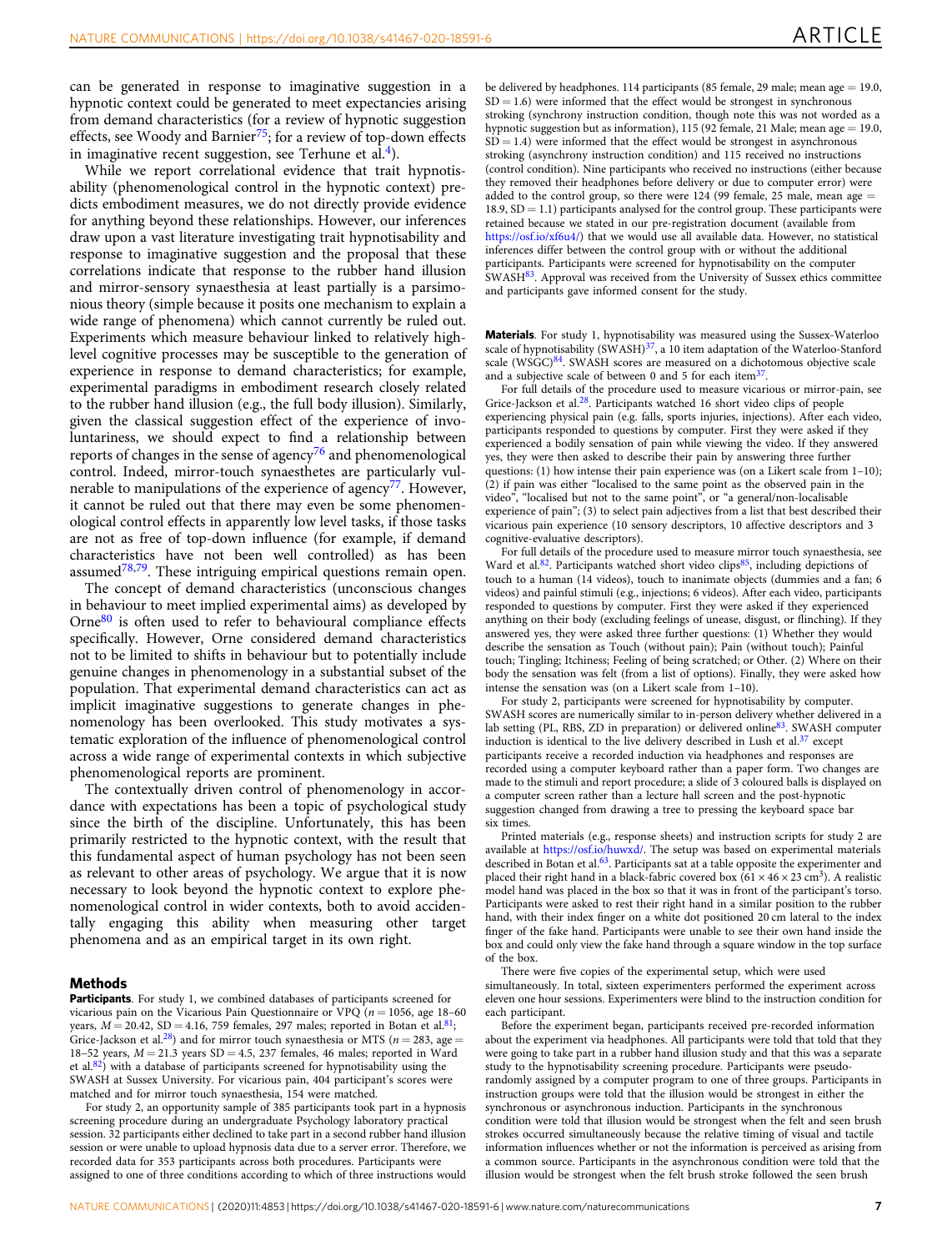#### Table 1 Statements, questions and response labels used to generate subjective report scores for expectancies and illusion experience.

| <b>Statement or question</b>                                                                                                                                                                                                                                                                                                                                                                                          | <b>Response labels</b>                                                                                                                                               |
|-----------------------------------------------------------------------------------------------------------------------------------------------------------------------------------------------------------------------------------------------------------------------------------------------------------------------------------------------------------------------------------------------------------------------|----------------------------------------------------------------------------------------------------------------------------------------------------------------------|
| E1. How strongly do you expect to feel the rubber hand is your own hand at least a little bit when the<br>brush strokes on your own hand and on the rubber hand are in synchrony?                                                                                                                                                                                                                                     | 3 I am certain I will feel some effect<br>2 I am fairly certain I will feel some effect<br>1 I think I will feel some effect                                         |
| E2. How strongly do you expect to feel the rubber hand is your own hand at least a little bit when the<br>brush strokes on your own hand and on the rubber hand <b>are not</b> in synchrony?                                                                                                                                                                                                                          | 0 I have no idea either way<br>$-1$ I think I won't feel any effect<br>$-2$ I am fairly certain I won't feel any effect<br>$-3$ I am certain I won't feel any effect |
| S1. It seemed as if I were feeling the touch of the paintbrush in the location where I saw the rubber hand<br>touched<br>S2. It seemed as though the touch I felt was caused by the paintbrush touching the rubber hand<br>S3. I felt as if the rubber hand were my hand<br>S4 (control) The rubber hand began to resemble my own (real) hand, in terms of shape, skin tone, freckles<br>or some other visual feature | 3 Strongly agree<br>$-3$ Strongly disagree                                                                                                                           |

stroke because of neural delays involved in integrating visual and tactile stimuli and that "researchers have found a 1/3 of a second to be the optimal delay, which we will approximately reproduce here in order to generate the maximum effect". The control group received no further information. See Supplemental Method for instruction condition scripts.

Participants recorded their participant number and their response to two expectancy questions on a response sheet (Table 1). Response sheets were folded after each response was recorded to prevent participants seeing their previous responses. The experimenter then recorded which of the two conditions (synchronous or asynchronous induction) was performed first (this order was alternated by participant). Pre-test and post-test proprioceptive drift were recorded immediately before and immediately following induction. First, the viewing window was then covered and a 60 cm ruler placed on the top of the box, with the numbers facing the experimenter. To prevent participants repeating responses for each measurement, the ruler was positioned so that the end was over the edge of the box by a variable distance, which was subtracted from the participant's report. Participants were told that the ruler would change position each time and that they should not try to report the same number repeatedly as it would not refer to the same position. They were then asked to point to the position at which they thought the index finger of their right hand was located and this was recorded to the nearest half cm. The cover was then removed and the participant was told to keep their gaze on the rubber hand and to focus on it. A paintbrush was then used to stroke the middle finger of the rubber hand at approximately 1 Hz while simultaneously stroking the middle finger of the participant's real hand with an identical brush either synchronously or with an asynchrony of approximately 0.5 Hz. Brush strokes were applied from the knuckle to the finger nail of the real and fake hands. This induction procedure continued for 60 s, following which participants were asked to keep their hand still and inside the box and the hole was covered. Participants were again asked to report the position of their real hand and then reported their level of agreement with statements S1–S4 on the response sheet (Table 1). The procedure was then repeated in the other condition (synchronous or asynchronous induction).

Measures. For study 1 we report analyses of the primary VPQ measure used to identify vicarious pain perceivers<sup>28</sup>: total pain response (the number of videos from 0 to 16 for which a bodily sensation of pain was reported and also the intensity of pain. For Mirror touch synaesthesia we report the mean number of reports of experience when observing touch to a human (0–14) and the mean number of responses when observing touch to an inanimate object (0–6).

For pre-registration of planned measures and planned analyses for study 2, see: [https://osf.io/xf6u4/.](https://osf.io/xf6u4/) Participants recorded responses on a 7 point Likert scale (Table 1). Subjective response for each participant was calculated from the average of S1–S3 and, separately, the score for S4. Proprioceptive drift was calculated by subtracting post induction stroking from pre induction stroking for each induction condition. Difference scores were calculated by subtracting synchronous condition measures from asynchronous condition measures. Subjective scale SWASH scores were used as a measure of hypnotisability due to greater reliability than the objective scale<sup>[37](#page-9-0)</sup>.

For whole sample exploration, participants from all three groups were combined in a Bayesian fixed-effects meta-analysis. Exploratory analyses were conducted on subjective report and proprioceptive drift following synchronous induction.

Analyses. For study 1, Bayes factors for raw slopes of VPQ and MTS measures regressed onto subjective SWASH score were modelled on the expected change in y (given by mean score on the VPQ measure across the whole sample) and the expected difference in SWASH score between 0 and the 50th percentile of the

sample (a SWASH score of 1.7) as the change in x. The maximum slope was therefore calculated in each case using the mean to bottom of scale for Y over the distance from mean to bottom of scale for X (the ratio-of-means heuristic described in Dienes) $86$ . For VPQ measures, H1 was therefore modelled using half the maximum slopes of 3.9 over 1.7 (1.1) for total pain response and 1.0 over 1.7 for pain intensity (or 0.3) For MTS measures, H1 was modelled using half the maximum slopes of 1.5 over 1.7 (or 0.5) touch to a human and a maximum slope of 0.2 over 1.7 (or 0.07) for touch to an inanimate object.

To indicate the robustness of Bayesian conclusions, for each B, a robustness region is reported, giving the range of scales that qualitatively support a given conclusion (i.e. evidence as insensitive, or as supporting H0, or as supporting H1), notated as: RR [x1, x2] where x1 is the smallest SD that supports the conclusion and x<sub>2</sub> is the largest.

Pre-registered analyses for Study 2 were not performed that were dependent upon the results of manipulation checks (outcome neutral tests) that in fact did not provide evidence that the manipulation worked. A first manipulation check tested the prediction that, given no explicit instructions, any difference in dependent variables in the control group would be due to a difference in expectations. For this, we tested the interaction of instruction condition (synchronous or asynchronous instructions) by rubber hand induction type (synchronous vs asynchronous) on expectancies. A Bayes factor was calculated using the difference in expectancy ratings between conditions (synchronous—asynchronous) in the control group to model the SD of a half-normal distribution with a mean of 0.

Further manipulation checks tested the prediction that in the control group, rubber hand illusion measures should be greater for synchronous than asynchronous induction. Bayes factors of  $t$ -tests for these differences were calculated using a model of H1 based on the reported difference in Botan et al.<sup>63</sup>, across all groups (weighted by sample size); for proprioceptive drift, a difference of approximately 10 mm between synchronous and asynchronous condition and for subjective report, a difference in agreement score) of approximately 1 unit (7 point scale).

For Study 2 pre-registered key tests, we tested the prediction that the control group difference in illusion measures between synchronous and asynchronous inductions would be positively related to hypnotisability scores by regressing the effect of induction condition (synchronous—asynchronous) on illusion measures on SWASH hypnotisability rating. Raw regression slopes were tested by Bayes factors with H1s modelled on the effect size for the rubber hand illusion reported in Botan et al.<sup>63</sup> as the expected change in y and the expected difference in SWASH score between 0 and the 50th percentile as the expected change in x (cf. ratio-of-means heuristic recommended by Dienes)<sup>[86](#page-10-0)</sup>. However, for consistency with the rest of the manuscript, here we calculated Bayes factors using this expected slope as a plausible maximum. In each case the predicted value for the pre-registered analysis was contained within the robustness region for the presented analysis, so this change makes no difference to inferences. The maximum slope for proprioceptive drift was therefore 13 mm over 1.6 (the difference in SWASH score between the 0 and the 50th percentile), or approximately 8 mm for each 1 point increase (out of 5) in SWASH subjective score, so H1 was modelled with an SD of 4 mm. The maximum slope for subjective report was calculated as 1 over 1.6, or 0.6 units per 1 point increase in SWASH subjective score, so H1 was modelled with a mean of 0 and an SD of 0.3. These a priori estimates appear plausible according to the correlation between proprioceptive drift and hypnotisability reported in Walsh et al.[46](#page-9-0) and the correlation between subjective report and sensory suggestibility reported in Marotta et al.<sup>[47](#page-9-0)</sup>.

For study 2 exploratory analyses, first we report regression analyses of subjective report and proprioceptive drift scores on hypnotisability to test the hypothesis that the ability to respond to suggestion in a hypnotic context is positively related to RHI measures. Next, we report regression analyses of subjective report and proprioceptive drift for synchronous induction on expectancies for synchronous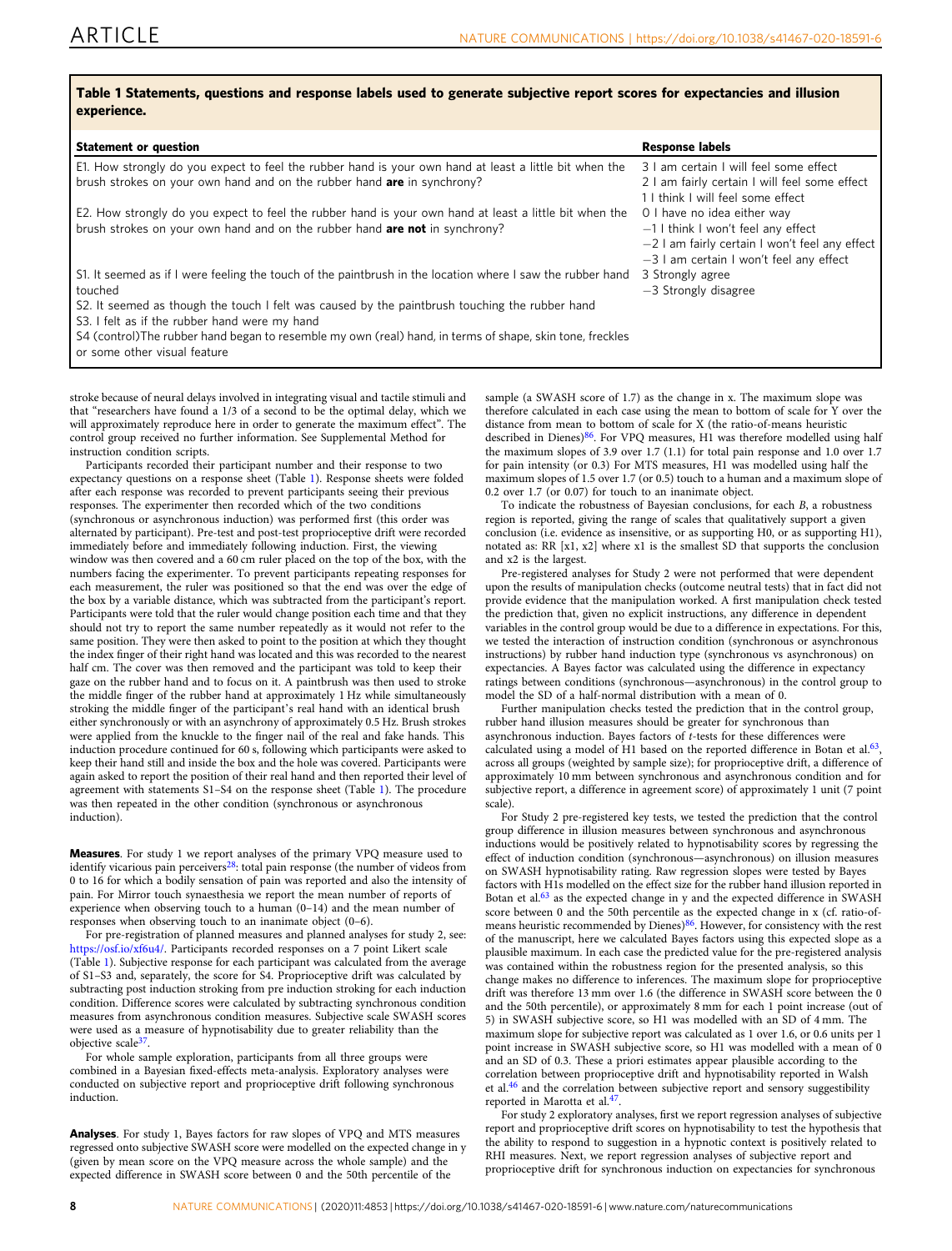<span id="page-9-0"></span>induction to test the prediction that, if the RHI is a phenomenological control effect, expectancies will positively predict illusion response. Here we present metaanalytically combined results for synchronous induction only.

Bayes factor robustness regions for Study 2 exploratory analyses are reported as in Study 1. Raw regression slopes were tested by Bayes factors with H1s modelled as half-normal distributions on the expected change in y (given by mean score across the whole sample) and the expected difference in SWASH score between 0 and the 50th percentile (a SWASH score of 1.6) as the expected change in x. A Bayes factor for regression of subjective report on subjective SWASH score was calculated using half the maximum slope of 4.3 (mean synchronous induction subjective report) over 1.6, or 1.4. Similarly, a Bayes factor for regression of proprioceptive drift on subjective SWASH score was calculated using half the maximum slope of 1 (mean synchronous induction drift) over 1.6, or 0.3. A Bayes factor for regressions of synchronous induction subjective report or proprioceptive drift on expectancy rating for synchronous induction was calculated using half the maximum slope given by the distance from the mean to bottom of scale for Y over the distance from the mean to the bottom of scale for X: 3.8 over 4.3, or 0.4 for subjective report and 3.8 over 3, or 0.65 for proprioceptive drift. A Bayes factor for this analysis was therefore calculated using half this value as the SD of a halfnormal, or 0.65. All other analyses are based on the interpretation of 95% CIs. For whole sample analyses these are meta-analytically combined. In each case, CIs are interpreted as 95% credible intervals with a uniform prior. All analyses except Bayes factors were calculated using JASP 0.9.2 (ref.  $87$ ). Bayes factors were calculated using Dienes' Bayes factor calculator at [http://www.lifesci.sussex.ac.uk/](http://www.lifesci.sussex.ac.uk/home/Zoltan_Dienes/inference/Bayes.htm) [home/Zoltan\\_Dienes/inference/Bayes.htm.](http://www.lifesci.sussex.ac.uk/home/Zoltan_Dienes/inference/Bayes.htm)

Reporting summary. Further information on research design is available in the Nature Research Reporting Summary linked to this article.

#### Data availability statement

The data that support the findings of this study are available at [https://osf.io/huwxd/.](https://osf.io/huwxd/) All figures have associated raw data. There are no restrictions on data availability.

#### Code availability statement

The hypnotisability screening software and installation instructions are available at <https://osf.io/huwxd/>.

Received: 21 October 2019; Accepted: 24 August 2020; Published online: 25 September 2020

#### References

- 1. Tellegen, A. On measures and conceptions of hypnosis. Am. J. Clin. Hypn. 21, 219–237 (1978).
- 2. Weitzenhoffer, A. M. Hypnotic susceptibility revisited. Am. J. Clin. Hypn. 22, 130–146 (1980).
- 3. Lynn, S. J. et al. Hypnosis, hypnotic phenomena, and hypnotic responsiveness: clinical and research foundations—a 40-year perspective. Int. J. Clin. Exp. Hypn. 67, 475–511 (2019).
- 4. Terhune, D. B., Cleeremans, A., Raz, A. & Lynn, S. J. Hypnosis and top-down regulation of consciousness. Neurosci. Biobehav. Rev. 81, 59–74 (2017).
- 5. Kirsch, I., Silva, C. E., Carone, J. E., Johnston, J. D. & Simon, B. The surreptitious observation design: An experimental paradigm for distinguishing artifact from essence in hypnosis. J. Abnorm. Psychol. 98, 132–136 (1989).
- 6. Perugini, E. M. et al. Surreptitious observation of responses to hypnotically suggested hallucinations: A test of the compliance hypothesis. Int. J. Clin. Exp. Hypn. 46, 191–203 (1998).
- 7. Piccione, C., Hilgard, E. R. & Zimbardo, P. G. On the degree of stability of measured hypnotizability over a 25-year period. J. Pers. Soc. Psychol. 56, 289–295 (1989).
- Hull, C. L. Hypnosis and Suggestibility (Appleton-Century, 1933).
- 9. Braffman, W. & Kirsch, I. Imaginative suggestibility and hypnotizability: An empirical analysis. J. Pers. Soc. Psychol. 77, 578–587 (1999).
- 10. Gandhi, B. & Oakley, D. A. Does 'hypnosis' by any other name smell as sweet? The efficacy of 'hypnotic' inductions depends on the label 'hypnosis'. Conscious. Cogn. 14, 304–315 (2005).
- 11. Kirsch, I. & Braffman, W. Imaginative Suggestibility and Hypnotizability. Curr. Dir. Psychol. Sci. 10, 57–61 (2001).
- Lynn, S. J., Laurence, J.-R. & Kirsch, I. Hypnosis, Suggestion, and
- Suggestibility: An Integrative Model. Am. J. Clin. Hypn. 57, 314–329 (2015). 13. Halligan, P. W. & Oakley, D. A. Hypnosis and beyond: Exploring the broader domain of suggestion. Psychol. Conscious. Theory Res. Pract. 1, 105–122
- (2014). 14. Nash, M. R. & Barnier, A. J. (eds) The Oxford Handbook of Hypnosis: Theory, Research and Practice (Oxford Univ. Press, 2012).
- 15. Kirsch, I. Response expectancy as a determinant of experience and behavior. Am. Psychol. 40, 1189–1202 (1985).
- 16. Dienes, Z. et al. Phenomenological control as cold control. Psychol. Conscious. <https://doi.org/10.1037/cns0000230> (2020).
- 17. Barber, T. X. Measuring "hypnotic-like" suggestibility with and without "hypnotic induction"; psychometric properties, norms, and variables influencing response to the barber suggestibility scale (BSS). Psychol. Rep. 16, 809–844 (1965).
- 18. Pintar, J. & Lynn, S. J. Hypnosis (Wiley-Blackwell, 2008).
- 19. Michael, R. B., Garry, M. & Kirsch, I. Suggestion, cognition, and behavior. Curr. Dir. Psychol. Sci. 21, 151–156 (2012).
- 20. Olson, J. A., Suissa-Rocheleau, L., Lifshitz, M., Raz, A. & Veissière, S. P. L. Tripping on nothing: placebo psychedelics and contextual factors. Psychopharmacology 237, 1371–1382 (2020).
- 21. Heaton, R. K. Subject expectancy and environmental factors as determinants of psychedelic flashback experiences. J. Nerv. 161, 157–165 (1975).
- 22. Kirsch, I. & Council, J. R. in Hypnosis: The Cognitive-behavioral Perspective 360–379 (Prometheus Books, 1989).
- 23. Juhasz, J. B. & Sarbin, T. R. On the false alarm metaphor in psychophysics. Psychol. Rec. 16, 323–327 (1966).
- 24. Blakemore, S.-J., Bristow, D., Bird, G., Frith, C. & Ward, J. Somatosensory activations during the observation of touch and a case of vision–touch synaesthesia. Brain 128, 1571–1583 (2005).
- 25. Banissy, M. J. & Ward, J. Mirror-touch synesthesia is linked with empathy. Nat. Neurosci. 10, 815–816 (2007).
- 26. Fitzgibbon, B. M., Giummarra, M. J., Georgiou-Karistianis, N., Enticott, P. G. & Bradshaw, J. L. Shared pain: From empathy to synaesthesia. Neurosci. Biobehav. Rev. 34, 500–512 (2010).
- 27. Banissy, M. J., Kadosh, R. C., Maus, G. W., Walsh, V. & Ward, J. Prevalence, characteristics and a neurocognitive model of mirror-touch synaesthesia. Exp. Brain Res. 198, 261–272 (2009).
- 28. Grice-Jackson, T., Critchley, H. D., Banissy, M. J. & Ward, J. Common and distinct neural mechanisms associated with the conscious experience of vicarious pain. Cortex 94, 152–163 (2017).
- 29. Keysers, C., Kaas, J. H. & Gazzola, V. Somatosensation in social perception. Nat. Rev. Neurosci. 11, 417–428 (2010).
- 30. Ward, J. & Banissy, M. J. Explaining mirror-touch synesthesia. Cogn. Neurosci. 6, 118–133 (2015).
- 31. de Vignemont, F. & Jacob, P. What is it like to feel another's pain? Philos. Sci. 79, 295–316 (2012).
- 32. Botvinick, M. & Cohen, J. Rubber hands 'feel' touch that eyes see. Nature 391, 756–756 (1998).
- 33. Tsakiris, M. & Haggard, P. The rubber hand illusion revisited: visuotactile integration and self-attribution. J. Exp. Psychol. Hum. Percept. Perform. 31, 80–91 (2005).
- 34. Ehrsson, H. H. in The New Handbook of Multisensory Processes Ch. 43 (ed. Stein, B. E.) 775–792 (MIT Press, 2012).
- 35. Haans, A., Kaiser, F. G., Bouwhuis, D. G. & IJsselsteijn, W. A. Individual differences in the rubber-hand illusion: Predicting self-reports of people's personal experiences. Acta Psychol. 141, 169–177 (2012).
- 36. Lush, P. Demand characteristics confound the rubber hand illusion. Collabra Psychol. 6, 22 (2020).
- 37. Lush, P., Moga, G., McLatchie, N. & Dienes, Z. The Sussex-Waterloo Scale of Hypnotizability (SWASH): measuring capacity for altering conscious experience. Neurosci. Conscious. 2018, niy006 (2018).
- 38. Hilgard, E. R. The problem of divided consciousness: a neodissociation interpretation. Ann. NY Acad. Sci. 296, 48–59 (1977).
- 39. Spanos, N. P. Hypnotic behavior: a social-psychological interpretation of amnesia, analgesia, and "trance logic". Behav. Brain Sci. 9, 449 (1986).
- 40. Kihlstrom, J. F. in Assessment and Therapy 215–225 (Elsevier, 2001).
- 41. Patterson, D. R. & Jensen, M. P. Hypnosis and clinical pain. Psychol. Bull. 129, 495–521 (2003).
- 42. Weitzenhoffer, A. M. & Hilgard, E. R. Revised stanford profile scale of hypnotic susceptibility, forms I and 11. (Consulting Psychologists Press, 1967).
- 43. Shor, R. E. & Orne, E. C. Norms on the Harvard Group Scale of Hypnotic Susceptibility, Form A. Int. J. Clin. Exp. Hypn. 11, 39–47 (1963).
- 44. Ferri, F., Ambrosini, E., Pinti, P., Merla, A. & Costantini, M. The role of expectation in multisensory body representation - neural evidence. Eur. J. Neurosci. 46, 1897–1905 (2017).
- 45. Ferri, F., Chiarelli, A. M., Merla, A., Gallese, V. & Costantini, M. The body beyond the body: expectation of a sensory event is enough to induce ownership over a fake hand. Proc. Biol. Sci. 280, 20131140 (2013).
- 46. Walsh, E. et al. Are you suggesting that's my hand? the relation between hypnotic suggestibility and the rubber hand illusion. Perception 44, 709–723 (2015).
- 47. Marotta, A., Tinazzi, M., Cavedini, C., Zampini, M. & Fiorio, M. Individual differences in the rubber hand illusion are related to sensory suggestibility. PLoS ONE 11, e0168489 (2016).